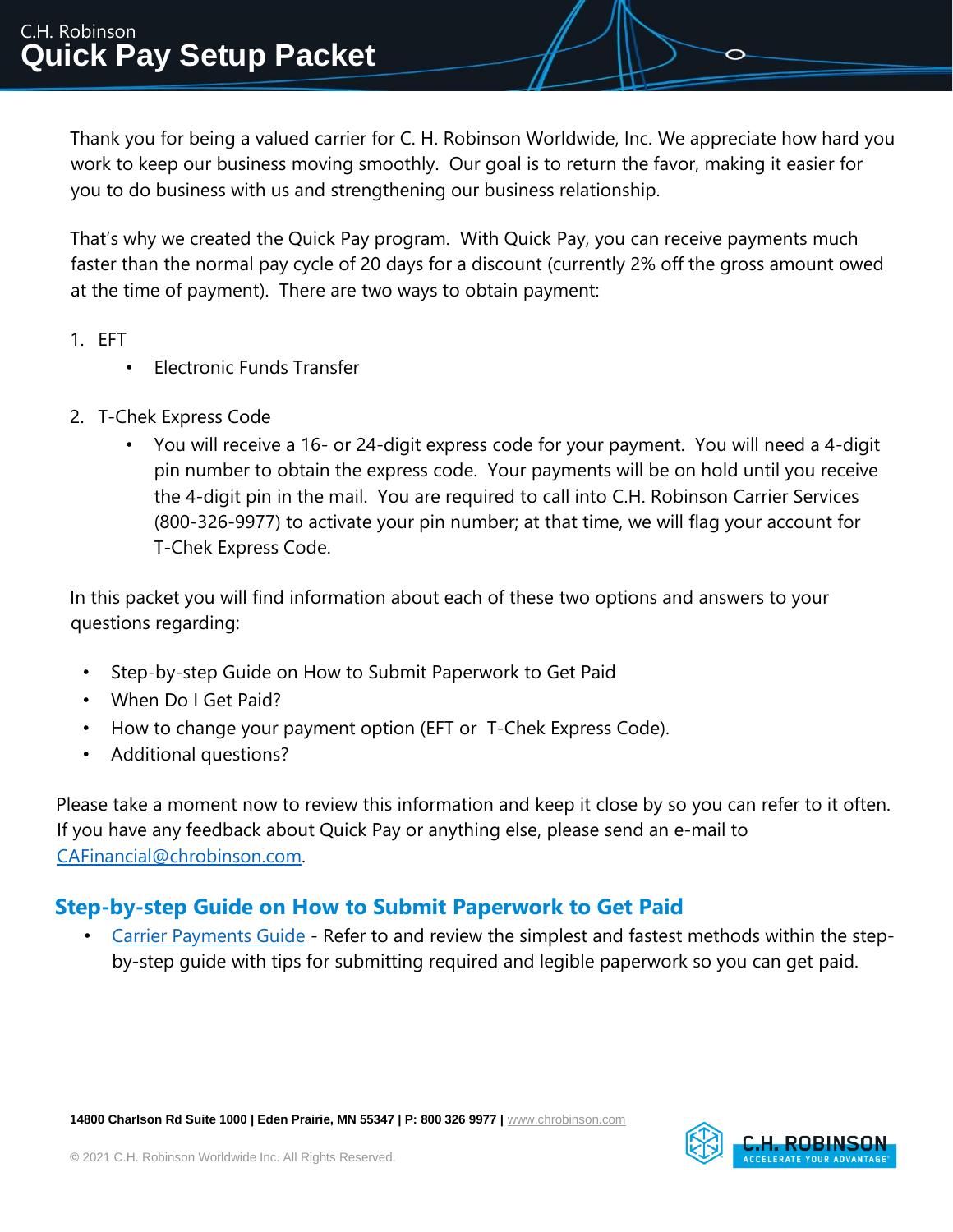### **When Do I Get Paid?**

C.H. Robinson receives your complete, legible paperwork—invoices, bills of lading, lumper receipts, etc., within 2 business days (not on Saturday, Sunday, or certain National Holidays), we release payment. *The release date is the day we give notice to release the funds, not the day you receive payment.* 

**To calculate approximately when funds should be available to you:** 

- **Estimate when C.H. Robinson should receive your complete, legible paperwork to start the 2 business day clock.** Our billing centers are staffed from 7 a.m. until 4 p.m. CST and paperwork is officially received only during those hours. Please send paperwork one time, unless contacted for additional documents.
- **Estimate when your bank will receive C.H. Robinson's funds.** Once C.H. Robinson has released the funds to your bank, based on the guidelines above, each bank has their own processing procedure as to when the funds will be available in your account. Please consult with your financial institution for further information regarding electronic deposits.
- **Take into account the payment option you've selected.** If you selected T-Chek Express Code payment option, and the release date is Monday at 5 p.m., your funds will be available sometime Tuesday morning. Please see the bullet point above regarding EFT payment option.

The easiest way to find out when you'll be paid is to sign up at [www.navispherecarrier.com.](http://www.navispherecarrier.com/) On our carrier website, you can check payment status, find live loads, and post available equipment. Sign up for this free service now.

#### **Changing your payment option**

• To change your payment option please call Carrier Services Call Center. 800-326-9977

# **Additional Questions?**

• **Navisphere Carrier**

Our carrier website is a great resource for additional information regarding Quick Pay and load paperwork. You can find us at: [www.navispherecarrier.com.](http://www.navispherecarrier.com/)

#### • **Carrier Services Call Center**

Please give 2 business days to process your paperwork before calling to inquire on the status of your payment. 800-326-9977

Hours: 6:30 a.m. – 6:00 p.m. CST, Monday-Friday

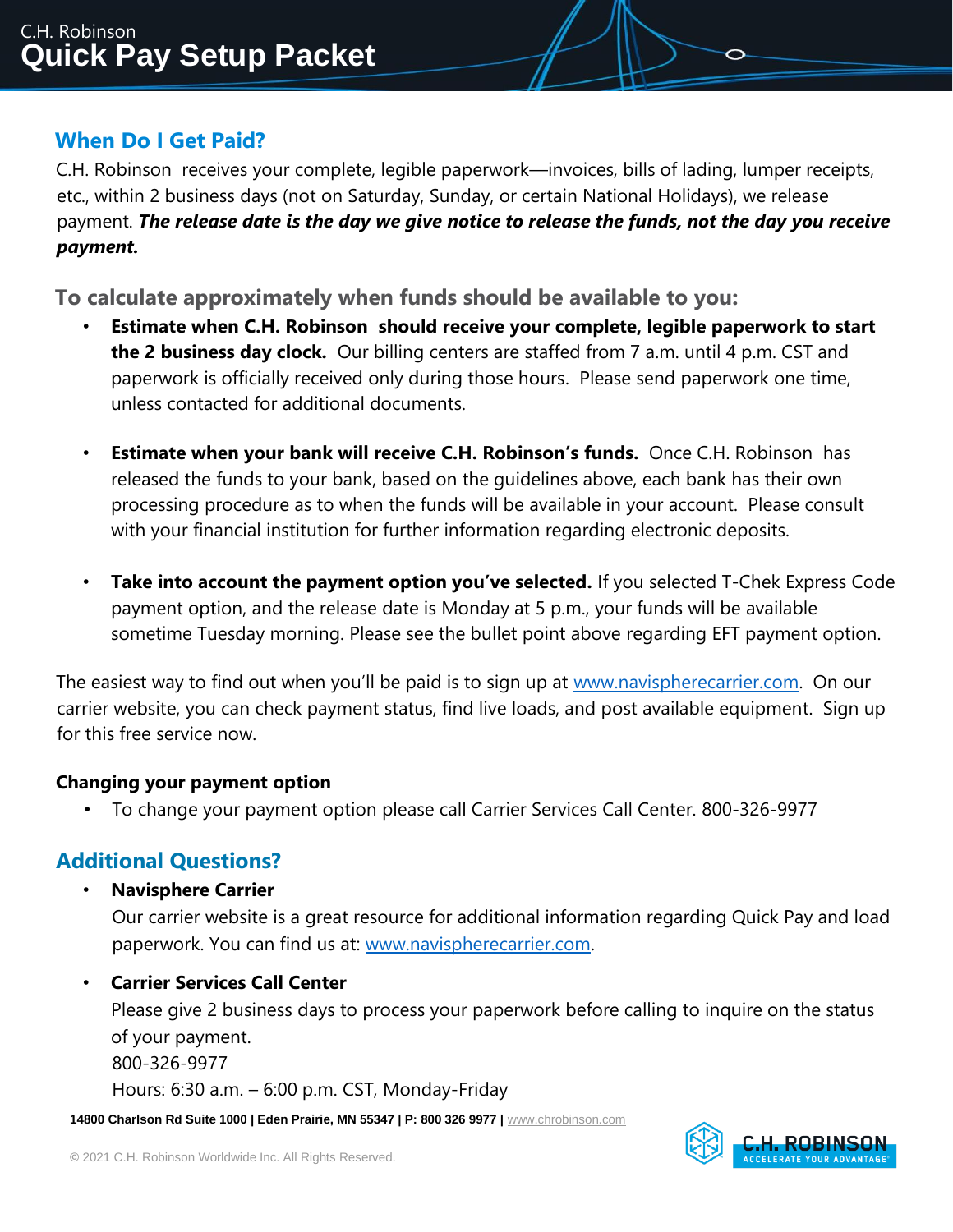T-Number: \_\_\_\_\_\_\_\_\_\_\_\_\_\_\_\_\_\_\_\_\_\_\_

# APPENDIX A

# **QUICK PAY DISCOUNT AGREEMENT**

**Quick Pay Discount Program**: C.H. Robinson's Quick Pay Program provides contracted motor carriers with the ability to choose to receive completed shipment compensation faster than the standard contracted payment period in exchange for agreeing to a discount on the contractually agreed shipment compensation amount ("Quick Pay Program").

**Terms and Conditions:** If you choose to participate in the Quick Pay Program, you (Carrier) and party to a Contract for Motor Contract Carrier Services (Contract) with C.H. Robinson, expressly acknowledge and agree to the following Quick Pay Program terms and conditions (Terms and Conditions) that relate to and govern Carrier's participation and/or continued participation in the C.H. Robinson Quick Pay Program:

- 1. All Carriers who entered into the Contract with C.H. Robinson on or after March 20, 2016, made their request to participate in and registered for the Quick Pay Program as part of the RMIS Carrier Registration processes.
- 2. All Carriers who entered into the Contract with C.H. Robinson before March 20, 2016, made their request to participate in and register for the Quick Pay Program by filling out and providing to C.H. Robinson a completed Quick Pay Discount Agreement.
- 3. As of March 20, 2016, the Quick Pay Program and all Carriers' participation in the Quick Pay Program are governed by these Terms and Conditions.
- 4. By participating in the Quick Pay Program, Carrier is expressly requesting that C.H. Robinson make early payment to Carrier of the freight charges earned by Carrier pursuant to the terms of the Contract, such early payment by C.H. Robinson in exchange for a discount of the agreed compensation earned by Carrier as provided for in Article 3 of the Contract.
- 5. Upon final delivery of a shipment by Carrier and after providing the necessary documents to confirm the satisfactory completion of Carrier's responsibilities regarding the shipment (i.e. the shipment was delivered on-time and/or without suffering loss or damage to the freight being transported) pursuant to the Contract, C.H. Robinson agrees to pay to Carrier the amount of the freight bill as confirmed by Robinson, less a discount of two point zero percent (2.0%) of the gross freight bill amount (Discounted Amount). C.H. Robinson may determine to revise this discount rate from time to time, and will notify Carrier of any increase to the discount rate in accordance with the notice requirements set forth in these Terms and Conditions.
- 6. Upon receiving the necessary documents (and after allowing for a reasonable processing time), C.H. Robinson will release payment of the Discounted Amount to Carrier within two (2) business days. The Discounted Amount will be paid to Carrier in the manner designated by Carrier in the Contract, which may consist of (a) depositing via electronic funds transfer (EFT) into Carrier's identified bank account, or (b) depositing into Carrier's T-Chek Account, or (c) issuing a T-Chek Authorization number to Carrier, or (d) delivery of check.

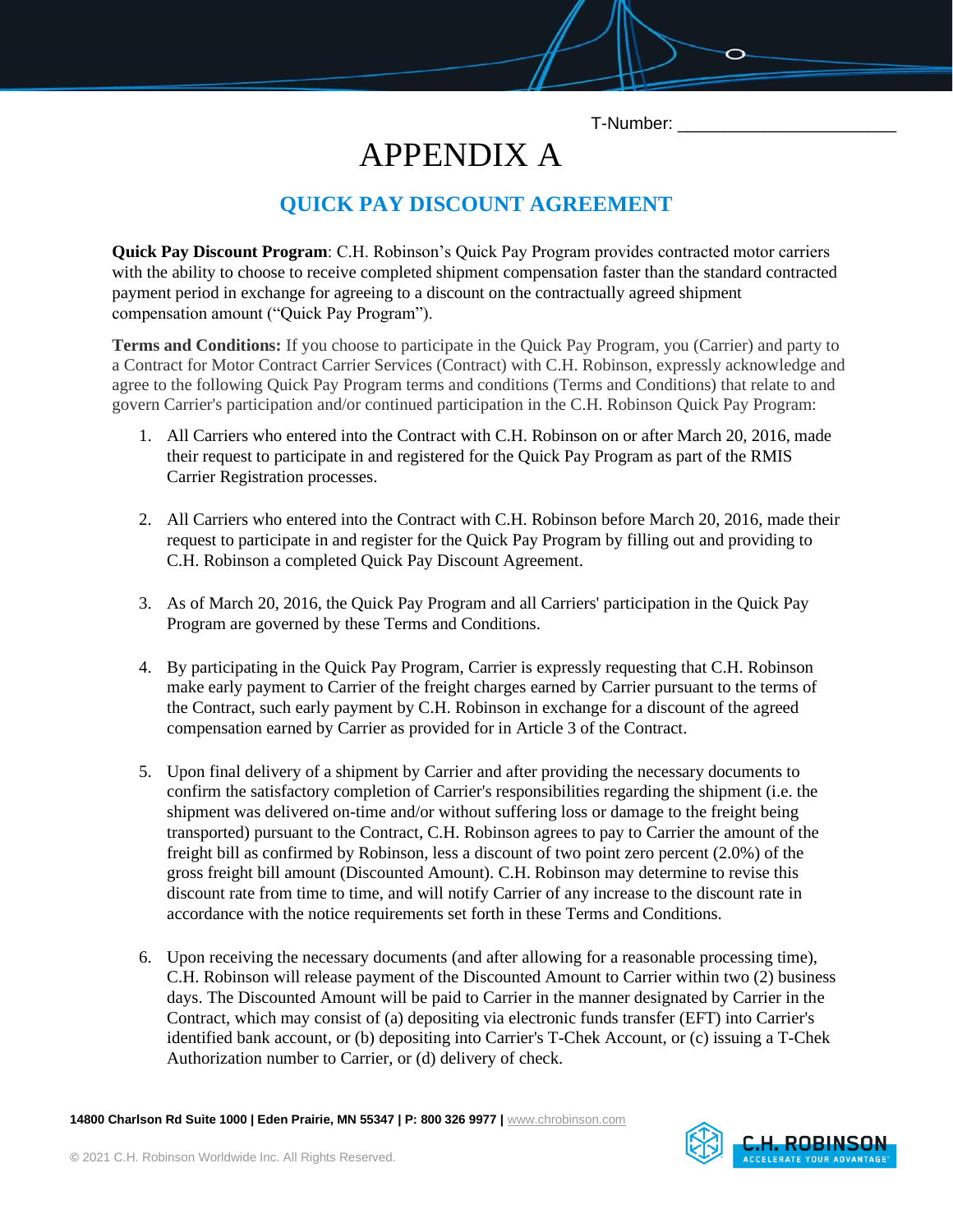- 7. Instituting payment to Carrier within the Quick Pay Program and the first issuance of processing of the initial Quick Pay Program payment will take up to ten (10) business days from the receipt by C.H. Robinson of Carrier's request to participate in the Quick Pay Program.
- 8. C.H. Robinson may determine, in its sole discretion, to provide alternative, lower discounts rates to Carriers as part of various motor carrier incentive and/or reward programs sponsored by C.H. Robinson (i.e. including but not limited to C.H. Robinson's Carrier Advantage™ Program). If a Carrier qualifies for a lower discount rate because of its participation in a C.H. Robinson sponsored incentive and/or reward program, C.H. Robinson may provide such lower discount rate to Carrier without providing notice to Carrier as set forth in these Terms and Conditions. C.H. Robinson will notify Carrier of any increase to the discount rate in accordance with the notice requirements set forth in these Terms and Conditions.
- 9. C.H. Robinson may change, modify, add to and/or remove from these Terms and Conditions, expressly including increasing the discount rate (Changes) by providing Carrier with fifteen (15) days advance written notice of such Changes. Written notice may be issued to Carrier via a Load Confirmation, as defined in the Contract, or via email to Carrier's last known email address on file with C.H. Robinson, or via facsimile to Carrier's last known facsimile number on file with C.H. Robinson, or via registered mail to Carrier's last known mailing address on file with C.H. Robinson. Upon Carrier's receipt of a written notice identifying a Change, or at any time and for any reason or no reason, Carrier may contact C.H. Robinson at CAFinancial@chrobinson.com or 800-326-9977 and notify C.H. Robinson of Carrier's determination to stop participation in the Quick Pay Program. For the avoidance of doubt, if Carrier disagrees with any Changes, Carrier may stop its participation in the Quick Pay Program and its receipt of the Quick Pay service. Any and all Changes to the Terms and Conditions made by Robinson shall only apply prospectively from the expiration of the notice period notifying Carrier of the Changes. **[END OF APPENDIX A]**

| Legal Carrier Name |  |
|--------------------|--|
|--------------------|--|

 $\text{DATE:}$ 

DBA Name

**PAYMENT OPTION: (SELECT ONLY ONE OPTION)**

PAYMENT VIA T-CHEK EXPRESS CODE

Signature: (Signature of ONLY the person who authorized the contract)

**\_\_\_\_\_\_\_\_\_\_\_\_\_\_\_\_\_\_\_\_\_\_\_\_\_\_\_\_\_\_\_\_\_\_\_\_\_\_\_** 

Printed Name:

TITLE: \_\_\_\_\_\_\_\_\_\_\_\_\_\_\_\_\_\_\_\_\_\_\_\_\_\_\_\_\_\_\_\_\_\_\_\_\_\_\_ (Owner/Officer of the company) (EX: "Owner", "President", "Vice President", etc.)

PAYMENT VIA EFT TO A BANK ACCT (Please fill out EFT Form on next Page)